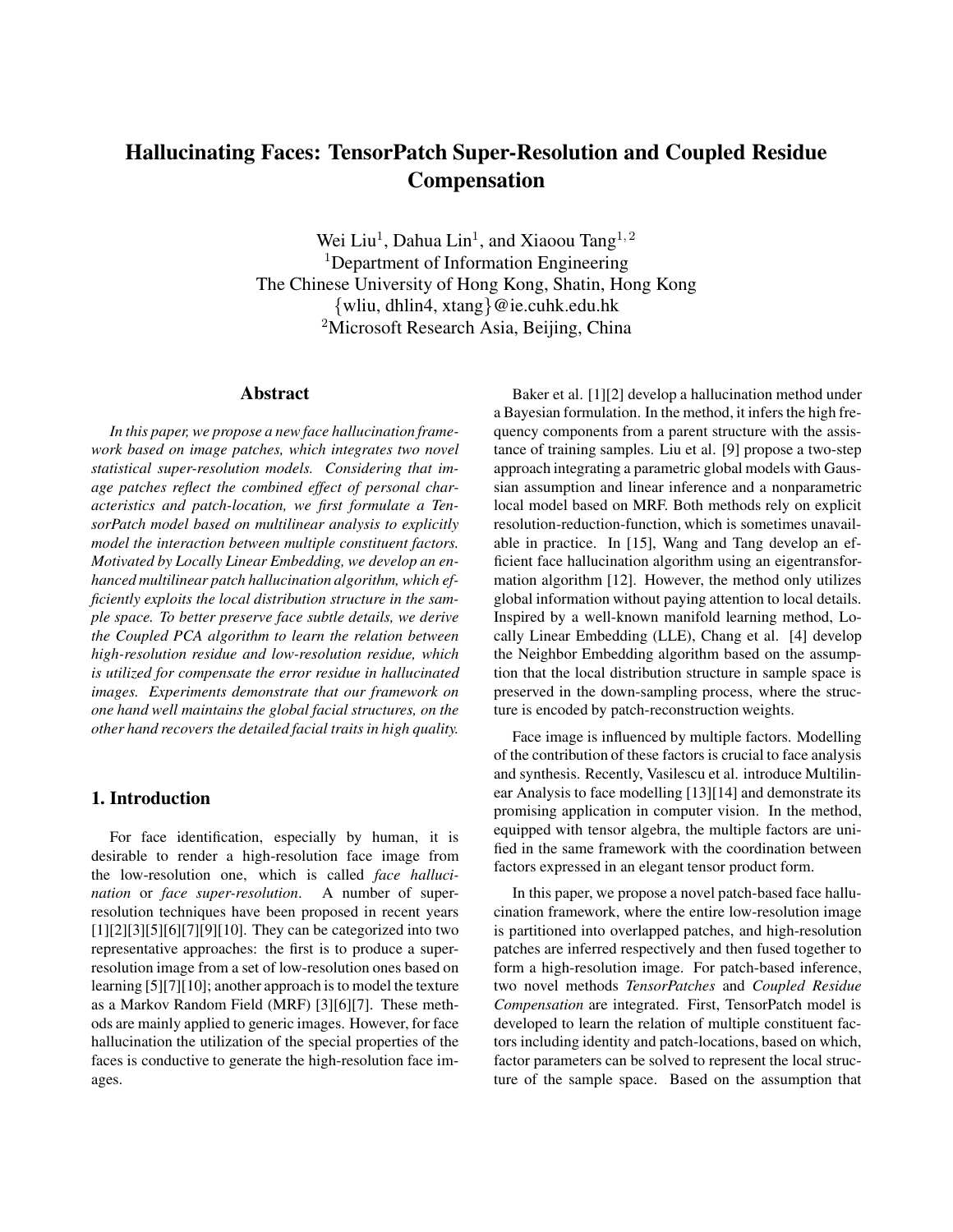the low-resolution space and high-resolution space share similar local distribution structure, the solved parameters are used for synthesizing high-resolution images. To further enhance the quality of the hallucinated image, we develop a coupled residue compensation algorithm based on a new statistical model called Coupled PCA. which infers the residual from low-resolution residue to high-resolution residue. Comparative experiments are conducted, which show the remarkable improvement achieved by our framework over other state-of-the-art algorithms.

# **2. TensorPatches**

#### **2.1. Theory of Multilinear Analysis**

First of all, we briefly review the multilinear analysis framework[8][13][14]. The mathematical foundation of multilinear analysis is tensor algebra. *Tensor*, can be regarded as multidimensional generalization of conventional matrix. We denote an  $N^{th}$ -order tensor as  $A \in$  $\mathbf{R}^{I_1 \times I_2 \times \cdots \times I_N}$  with each element denoted as  $\mathcal{A}_{i_1 \cdots i_2 \cdots i_N}$  or  $a_{i_1\cdots i_2\cdots i_N}$ , where  $1 \leq i_n \leq I_n$ . In multilinear algebra terminology, each dimension of tensor is called a "*mode*". Mode-*n* vectors can be acquired by varying the *n*th-mode indices while keeping the indices of other modes fixed. All mode-n vectors constitutes a matrix, which is called *mode*n *unfolding matrix* or *mode-*n *flattening matrix* of the tensor A, denoted as  $\mathbf{A}_{(n)} \in \mathbf{R}^{I_n \times (I_1 \cdots I_{n-1}I_{n+1} \cdots I_N)}$ . The mode*n* vectors are just the column vectors of  $A_{(n)}$ . The tensor can be restored by *mode-n folding* of the matrix  $\mathbf{A}_{(n)}$ .

Suppose we have a tensor  $A \in \mathbf{R}^{I_1 \times I_2 \times \cdots \times I_N}$ , and a matrix  $U \in \mathbb{R}^{J_n \times I_n}$ , the mode-n product, denoted by  $A \times_n U$ , is also an  $N^{th}$ -order tensor  $B \in$  $\mathbf{R}^{I_1 \times \cdots \times I_{n-1} \times J_n \times I_{n+1} \times \cdots \times I_N}$ , whose entries are

$$
(\mathcal{A} \times_n \mathbf{U})_{i_1 \cdots i_{n-1} j_n i_{n+1} \cdots i_N} = \sum_{i_n=1}^{I_n} a_{i_1 \cdots i_{n-1} i_n i_{n+1} \cdots i_n} u_{j_n i_n}.
$$
\n(1)

In addition, we have a generalized counter part of SVD for tensor, called high-order SVD (HOSVD), which was first proposed by Lathauwer et al. [8]

$$
\mathcal{A} = \mathcal{C} \times_1 \mathbf{U}_1 \times_2 \mathbf{U}_2 \cdots \times_n \mathbf{U}_n \cdots \times_N \mathbf{U}_N.
$$
 (2)

Here  $C$ , is the core tensor satisfying sub-tensororthogonality and norm-ordering.  $U_1, \ldots, U_N$  are all orthonormal matrices.

In a real application, the appearance variations of an visual object are always caused by diverse factors, like illumination, deformation and pose. Traditional linear methods, which treat factors of different aspects in additive manner, lack the ability of modelling the complexity of reality. As a generalization of linear analysis, multilinear analysis models the interaction between different factors in a modulating manner, and thus offers a more flexible and sophisticated framework for processing multi-factor problems.

In multilinear models, each factor has its own parameter space. The sample vector space and parameter spaces are connected by the following form

$$
\mathcal{D} = \mathcal{C} \times_1 \mathbf{U}_1 \times_2 \mathbf{U}_2 \cdots \times_n \mathbf{U}_n \cdots \times_N \mathbf{U}_N, \quad (3)
$$

where  $D$  is an ensemble tensor obtained by grouping samples according to associated factors in all contributive aspects  $[13]$ .  $\mathcal C$  is the core tensor which is responsible for controlling the interaction between different factor parameters.  $U_1, \dots, U_{N-1}$  are mode matrices capturing the variation patterns of different aspects.  $U_N$  is the prototype matrix storing the orthogonal vectors encoding the major variation patterns in the sample space which serve as bases for linear combination.

Eq (3) gives the representation for the whole ensemble in multilinear model. Followed this model, we deduce the representation for any individual sample as follows

$$
\mathbf{x} = C \times_1 \mathbf{v}_1^T \times_2 \mathbf{v}_2^T \times_3 \cdots \times_{N-1} \mathbf{v}_{N-1}^T \times_N \mathbf{U}_N.
$$
 (4)

#### **2.2. Formulation of TensorPatches**

Here we present a new mathematical approach, called *TensorPatches*, to explicitly account for local constituent factors of faces. TensorPatches applies multilinear image analysis and representation in a new way.

In our model, we employ a face database from  $m$  subjects with each facial image formed by a set of  $l$  small overlapped image patches. The number of pixels within each patch is assumed to be  $d$ .

Considering that each patch is affected by two major deterministic factors: the characteristics of the person and the position of the patch in the image, a  $3^{rd}$  order tensor model is built to coordinate the interaction of these two constituent factors. The model is formulated as below

$$
\mathcal{D} = \mathcal{Z} \times_1 \mathbf{U}_{people} \times_2 \mathbf{U}_{patches} \times_3 \mathbf{U}_{pixels}, \qquad (5)
$$

where the data tensor  $D$  is the patch ensemble obtained by grouping the patches in training samples.  $Z$  governs the interaction between the two parametric factor space and the reconstruction bases. The two factor space are encoded in the two factor mode matrices: the  $m \times m$  mode matrix **U**people spanning the space of personal parameters and the  $l \times l$  mode matrix  $U_{\text{patches}}$  spanning the space of position parameters, while the patch bases are stored in the  $d \times d$ mode matrix  $U_{pixels}$  spanning the patch space.

In conclusion, the TensorPatch model explicitly accounts for the two major factors: identity and patch position. Besides, the variations yielded by inter-personal difference and position difference are combined in a mutual modulation manner, which is more powerful and flexible in modelling the reality.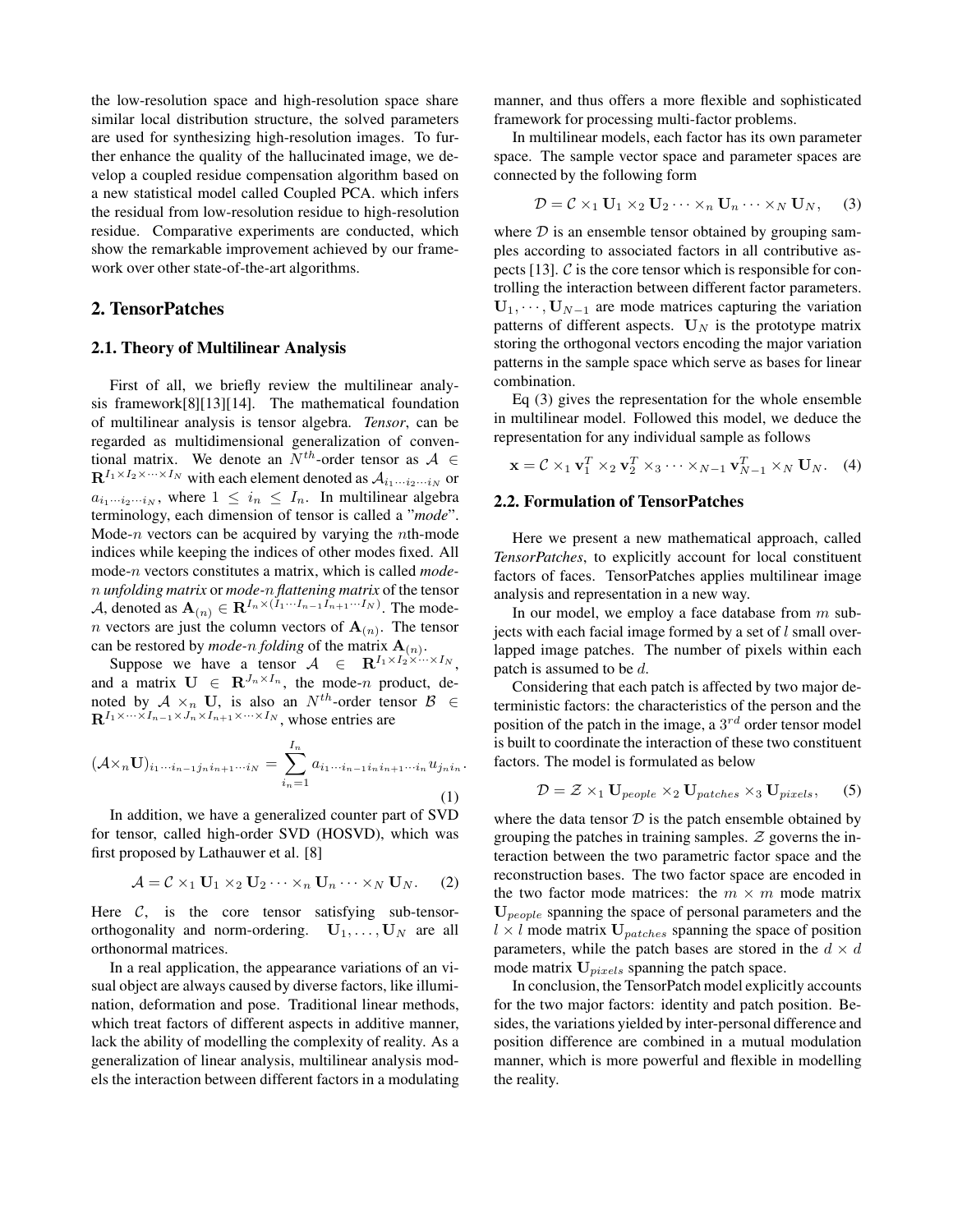#### **2.3. Patch-based Reconstruction**



**Figure 1. Illustration of multilinear patch synthesis.** W<sup>i</sup> <sup>j</sup> **are weights assigned to different**  $\mathbf{p}$ ersons,  $W_j^p$  are weights assigned to differ**ent positions.**

Here we develop the algorithm for reconstruction of an individual patch. At first, we examine the samples in the training ensemble. For the  $j$ th patch of the *i*th individual, the  $1 \times 1 \times d$  subtensor  $P_{i,j}$  is denoted as

$$
\mathcal{P}_{i,j} = \mathcal{Z} \times_3 \mathbf{U}_{pixels} \times_1 \mathbf{v}_1^T \times_2 \mathbf{v}_2^T = \mathcal{TP} \times_1 \mathbf{v}_1^T \times_2 \mathbf{v}_2^T, \tag{6}
$$

where  $\mathbf{v}_1^T$  and  $\mathbf{v}_2^T$  are the *i*th and *j*th row vector of mode matrix  $U_{people}$  and  $U_{patches}$ , respectively. Thus an image patch  $\mathbf{p}_{i,j}$  in the training ensemble corresponding to the *i*th person and jth position, can be extracted through mode-1(or 2) flattening the subtensor  $P_{i,j}$  as

$$
\mathbf{p}_{i,j} = (\mathbf{P}_{i,j})_{(1)}^T = (\mathbf{P}_{i,j})_{(2)}^T.
$$
 (7)

Generalization of the analysis above follows that for any patch with identity-related parameter  $v_1$  and positionrelated parameter  $v_2$ , it can be obtained by tensor product in Eq.(6) ensued by flattening.

Considering that the row vectors capture the major variation patterns in two parametric spaces, we can assume that the parameter vector  $v_n$  exists in the row space of the mode matrix  $U_n$ . Thus,  $v_n$  can be represented as a linear combination of row vectors of  $\mathbf{U}_n$ , i.e.  $\mathbf{v}_n^T = \mathbf{w}_n^T \mathbf{U}_n$ .<br>Motivated by [4], each patch should be recon

Motivated by [4], each patch should be reconstructed using the nearest neighbors. In our framework, the neighborhood is defined as the patches residing in the adjacent positions and from the training images containing the most

similar patches in these positions. Concretely, we set  $N_1$  as indices of nearest persons and  $N_2$  as indices of adjacent positions for each patch. Thus, for each patch, patches from  $m$ nearest persons in the training set and  $l$  adjacent positions are selected for reconstruction.

Then we can rewrite Eq.(6) employing tensor property

$$
\mathcal{P} = T\mathcal{P} \times_1 \mathbf{w}_1^T \tilde{\mathbf{U}}_1 \times_2 \mathbf{w}_2^T \tilde{\mathbf{U}}_2 \n= (T\mathcal{P} \times_1 \tilde{\mathbf{U}}_1 \times_2 \tilde{\mathbf{U}}_2) \times_1 \mathbf{w}_1^T \times_2 \mathbf{w}_2^T \n= \widetilde{T}\mathcal{P} \times_1 \mathbf{w}_1^T \times_2 \mathbf{w}_2^T,
$$
\n(8)

where  $U_n$  is a partial matrix of mode matrix  $U_n$ , denoted as  $U_n = U_n(N_n)$  and  $N_n$  is the indices set containing row indices corresponding to nearest patches. A new Tensor-Patches  $TP$  is sub-TensorPatches, which is function of two index set  $N_1$  and  $N_2$ , denoted as  $\mathcal{TP}(N_1, N_2)$ .

Moreover, for consistency and stability, we impose the normalized constraints  $\sum_{i=1}^{m} w_{1i} = 1$  and nonnegative con-<br>traint  $\sum_{i=1}^{l} w_{1i} = 0$  on the weight vectors straint  $\sum_{j=1}^{l} w_{2j} = 1$ ,  $w_{2j} \ge 0$  on the weight vectors.<br>In a real synthesis application, for a new natch same

In a real synthesis application, for a new patch sample **p** (d-dimensional column vector) with its parameters unknown, we are required to first extract the parameters before reconstruction. Before developing the scheme for solving parameters for a new patch sample, we examine the simplest case where only mode-1 factor parameter (people identity) is unknown, i.e. the vector  $w_1$  is unknown. Then we can rewrite the formula (6) by applying commutative law

$$
\mathcal{P} = (\widetilde{\mathcal{TP}} \times_2 \mathbf{w}_2^T) \times_1 \mathbf{w}_1^T = \mathcal{S}_1 \times_1 \mathbf{w}_1^T, \qquad (9)
$$

where  $S_1$  is an  $N^{th}$ -order tensor called mode-1 base tensor. It can be seen that all samples with the same factor (except for mode-1 factor) constitutes the space spanned by mode- $n$ vectors in  $S_1$ . Look at it from another perspective, we can convert the expression in matrix form as follows

$$
\mathbf{P}_{(1)} = \mathbf{w}_1^T (\mathbf{S}_1)_{(1)} \Longrightarrow \mathbf{p} = \mathbf{P}_{(1)}^T = (\mathbf{S}_1)_{(1)}^T \mathbf{w}_1. \tag{10}
$$

Similarly, when parameters of  $n(n = 1, 2)$ th mode are unknown, we have

$$
\mathbf{p} = (\mathbf{S}_n)_{(n)}^T \mathbf{w}_n, \tag{11}
$$

here, the multilinear model degenerates to linear model, then we can solve the parameter vector in that mode by constraint least square with the solution denoted as  $w_n =$  $lsq((\mathbf{S}_n)_{(n)}, \mathbf{p}).$ 

Then for the general case where **all parameters are unknown**, we can solve all of them by a scheme called *Constraint Alternate Least Square* as follows  $(k = 1, 2, \cdots)$ 

$$
S_1^{(k+1)} = \widetilde{TP} \times_2 (\mathbf{w}_2^{(k)})^T
$$
  
\n
$$
\mathbf{w}_1^{(k+1)} = lsq((\mathbf{S}_1)_{(1)}^{(k+1)}, \mathbf{p})
$$
  
\n
$$
S_2^{(k+1)} = \widetilde{TP} \times_1 (\mathbf{w}_1^{(k)})^T
$$
  
\n
$$
\mathbf{w}_2^{(k+1)} = lsq((\mathbf{S}_2)_{(2)}^{(k+1)}, \mathbf{p}).
$$
\n(12)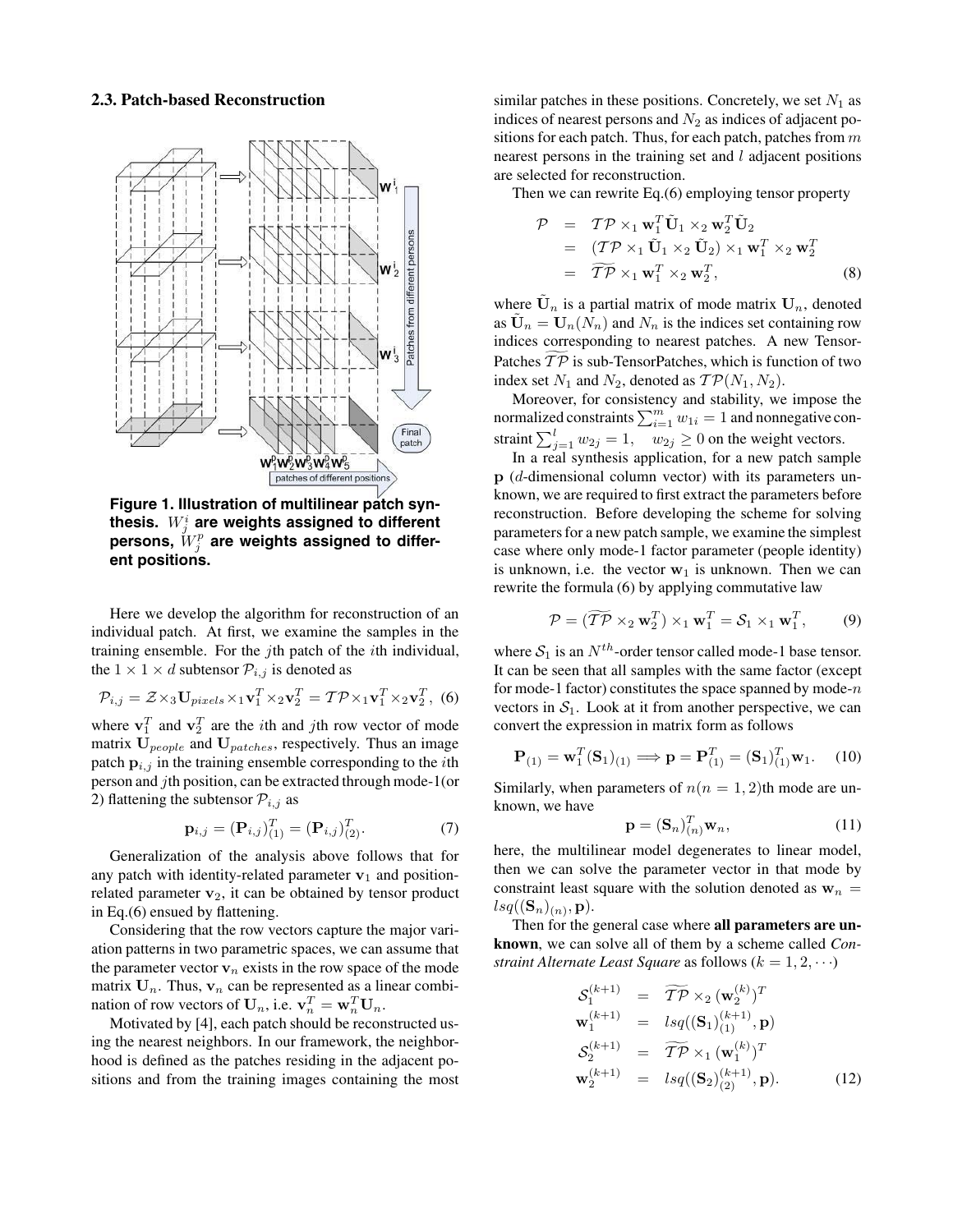Denote the optimal parameter vectors obtained in the final step as  $w_1^*$ ,  $w_2^*$ . Then the reconstructed version of an image patch **p** can be acquired by  $\widetilde{\mathcal{TP}} \times_1 \mathbf{w}_1^{*T} \times_2 \mathbf{w}_2^{*T}$ .

Figure 2 illustrates the reconstruction results compared to traditional linear reconstruction methods. Multilinear patch-based reconstruction on one hand maintains the local features well, on the other hand basically keeps the interpatch continuity, thus improves the smoothness of the image.



(a) Original (b)  $PCA$  (c) Local linear (d) Multilinear **Figure 2. Comparative results of reconstruction**

#### **2.4. TensorPatch Super-Resolution**

As in Locally Linear Embedding(LLE), our hallucination algorithm is based on the assumption that small patches in low resolution space and high resolution space form manifolds with the same local structure, which is characterized by the weights of neighboring patches. Accordingly we can synthesize the high resolution patch employing the weights infered from input low resolution patches.

In the training stage, two TensorPatch models are trained on the low- and high-resolution image patch sets, denoted as  $({\bf p}_{L,j}^{(i)} | {\bf p}_{L,j}^{(i)} \in I_L^{(i)}, 1 \le i \le m, 1 \le j \le l$  and  ${\bf p}_{H,j}^{(i)} | \tilde{\bf p}_{H,j}^{(i)} \in I_H^{(i)}, 1 \le i \le m, 1 \le j \le l$ ) respectively.

In the testing stage, we divide the whole image into a set of small overlapped image patches as elements for hallucination. For each patch, we first analyze each input lowresolution patch using the low-resolution-TensorPatches to produce the local weight vectors. Secondly the corresponding high-resolution patch is rendered by high-resolution-TensorPatches based synthesis using the learned parameters. To assure local compatibility and smoothness between the hallucinated patches, we superpose patches in adjacent regions of one image and blend pixels in the overlapping area.

The TensorPatch super-resolution algorithm is summarized as follow:

- **Step1**. For each patch  $\mathbf{p}_{L,j}$   $(j = 1, 2, \dots, l)$  in an input low-resolution face  $I_L$ :
	- **–** (**a**) Find <sup>K</sup>1-NNs of different people in the training patch ensemble  $\{ {\bf p}_{L,j}^{(i)} \}_{i=1}^m$ , and find

 $K_2$ -NNs for adjacent patches in the input image  ${\bf p}_{L,t}$ <sub> $t=1$ </sub>. Denote them as  $N_{people}$  and  $N_{patches}$ .

- **–** (**b**) Compute the multilinear reconstruction weights  $w_1$  and  $w_2$  based on the sub-TensorPatches  $\mathcal{TP}_L(N_{people}, N_{patches})$  using ALS procedure introduced in the previous subsection.
- $-$  (**c**) Synthesize the high-resolution patch  $p_{H,j}$ from mode-1 unfolding the high-resolution tensor  $TP_H(N_{people}, N_{patches}) \times_1 \mathbf{w}_1 \times_2 \mathbf{w}_2$ .
- **Step2**. Concatenate and integrate the hallucinated high-resolution patches  ${\{\mathbf p_{H,j}\}}_{j=1}^l$  to form a facial image, which is the target high-resolution facial image, with local compatibility and smoothness constraints.

The proposed algorithm can recover the global face structure and main local features of the target highresolution face in the super-resolution image. We denote the hallucinated result of TensorPatches as  $\tilde{I}_H^{TP}$ .

# **3. Coupled Residue Compensation**



## **Figure 3. Architecture of Coupled Residue Compensation.**

In the TensorPatch model, by considering both identity and adjacent patches, multilinear synthesis can achieve fairly good approximation. However, there still exist some difference between down-sampled version of hallucinated image and the original low-resolution image. Inspired by the observation, we develop a scheme *Coupled Residue Compensation*, which utilizes the difference to further enhance the hallucination quality by residue compensation. Our residue compensation algorithm is based on a novel statistical model named *Coupled PCA* developed by us, which is employed to learn the relation between the low-resolution residue space and the high-resolution residue space. The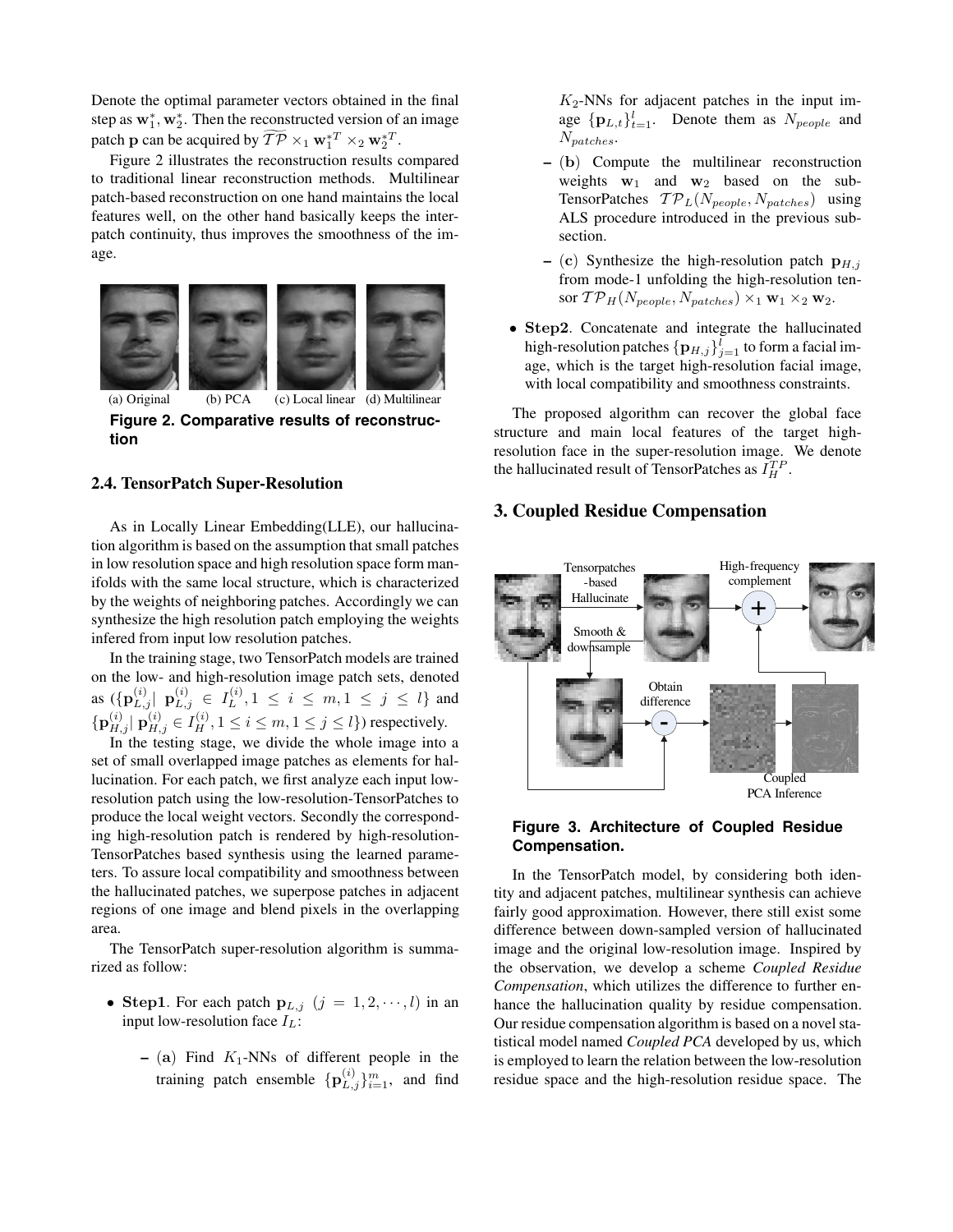whole architecture of Coupled Residue Compensation is shown in Figure 3.

## **3.1. Coupled PCA**

In order to establish the relationship between two spaces, we develop a model named Coupled PCA, which connects two spaces by introducing a hidden space.

Suppose we have two spaces  $\Omega_X$  and  $\Omega_Y$ . We use **x** to denote the vector in space  $\Omega_X$ , and use y to denote the vector in space  $\Omega_Y$ . Assume there exists a linear relation between the two spaces, then we can approximate **y** by **Ax**.

In statistics, multivariate regression is available for linking two linear spaces. The multivariate linear regression problem can be formulated as the following least-square optimization problem:

$$
\mathbf{A} = \operatorname*{argmin}_{x} \sum_{i=1}^{n} \|\mathbf{y}_i - \mathbf{A}\mathbf{x}_i\|^2.
$$
 (13)

It can be easily shown that the solution is

$$
\mathbf{A} = \mathbf{Y} \mathbf{X}^T (\mathbf{X} \mathbf{X}^T)^{-1}, \tag{14}
$$

here,  $\mathbf{Y} = [\mathbf{y}_1, \mathbf{y}_2, \cdots, \mathbf{y}_n]$  and  $\mathbf{X} = [\mathbf{x}_1, \mathbf{x}_2, \cdots, \mathbf{x}_n].$ 

However, in real application, it is always the case that samples in  $\Omega_X$  or  $\Omega_Y$  only distribute in subspaces capturing the intrinsic variations shared by both low- and highresolution patch spaces. To effectively and robustly evaluate the linear relation, we integrate the multivariate linear regression and the well-known dimension-reduction method PCA by explicitly introducing the concept *Common Hidden Space*.

In our formulation, the vector  $x_i$  in space  $\Omega_X$  and the vector  $y_i$  in space  $\Omega_Y$  correspond to the same vector  $h_i$  in the hidden space. In ideal case without noise, we have

$$
\mathbf{x}_i = \mathbf{B}_{\mathbf{X}} \mathbf{h_i} \qquad \qquad \mathbf{B}_{\mathbf{X}} \in \mathbf{R}^{d_x \times d_h}, \qquad (15)
$$

$$
\mathbf{y}_i = \mathbf{B_Y} \mathbf{h_i} \qquad \mathbf{B_Y} \in \mathbf{R}^{d_y \times d_h}.
$$
 (16)

The dimension of common hidden space is smaller than that of space  $\Omega_X$  and space  $\Omega_Y$ :  $d_h < d_x, d_h < d_y$ . In addition, the base matrices  $B_X$  and  $B_Y$  are orthogonal matrices. Then the linear relation between two spaces is as below

$$
\mathbf{y} = \mathbf{B}_{\mathbf{Y}} \mathbf{B}_{\mathbf{X}}^T \mathbf{x}.
$$
 (17)

Combining the formula (17) and formula (13), the Coupled PCA can be finally formulated as minimization of the following error energy function

$$
E(\mathbf{B_X}, \mathbf{B_Y}) = \sum_{i=1}^{n} ||\mathbf{y}_i - \mathbf{B_Y}\mathbf{B_X}^T\mathbf{x}_i||^2.
$$
 (18)

The problem can be solved by Alternate Least Square (ALS), where we alternately optimize  $B_X$  and  $B_Y$  with the other matrix fixed.

In summary, traditional multivariate regression model is suitable for analyzing the coupled linear relation between two spaces, however, it is unstable and inefficient for highdimensional spaces such as images; while standard PCA offers a powerful approach to handle high-dimensional data but lacks the capability of processing the coupled problem. Our scheme integrates the advantages of both multivariate regression and PCA to give a potent solution for analyzing high-dimensional coupling spaces.

## **3.2. Residue Compensation using Coupled PCA**

It is observed that there are still differences between reconstructed patches and groundtruth patches. It is desirable to utilize the information in low-resolution residue to further enhance the quality of high-resolution hallucinated images by residue compensation.

In our face hallucination algorithm, the Coupled PCA is applied to establish the relation between low-resolution patch-residue and high-resolution patch-residue. In the training stage, we hallucinate high-resolution patches from a set of low resolution patches. Then low- and highresolution residue for each patch sample can be constructed as below: one is obtained by subtracting the input low resolution image by a down-sampled version of the hallucinated image; the other one is obtained by subtracting the groundtruth high resolution image by hallucinated image. Then Coupled PCA can be trained on these two spaces spanned by low- and high-resolution patch residue. In testing stage, the high resolution patch-residue can be inferred by low-resolution patch-residue and compensated to the hallucinated image.

The process can be briefly described as below:

**1.** For an input low resolution image, the super resolution image  $I_H^{TP}$  is hallucinated by TensorPatch algorithm.

**2.** Construct the low resolution difference image  $I_L^R$  by subtracting the input image  $I_L$  with down-sampled version of the hallucinated image  $I_H^{TP}$ .

**3.** Infer the super resolution residue  $I_H^R$  by formula (17).

**4.** Add the inferred residue image  $I_H^{\vec{R}}$  to the super resolution image  $I_H^{TP}$  hallucinated by TensorPatches to acquire the final result  $I_H^* = I_H^{TP} + I_H^R$ .<br>Experiments show that using

Experiments show that using Coupled Residue Compensation, the hallucination quality can be notably improved.

## **4. Experiments**

Our experiments were conducted with a subset of *FERET* dataset [11], which consists of about 1400 images. Among all these samples, we select 600 samples for training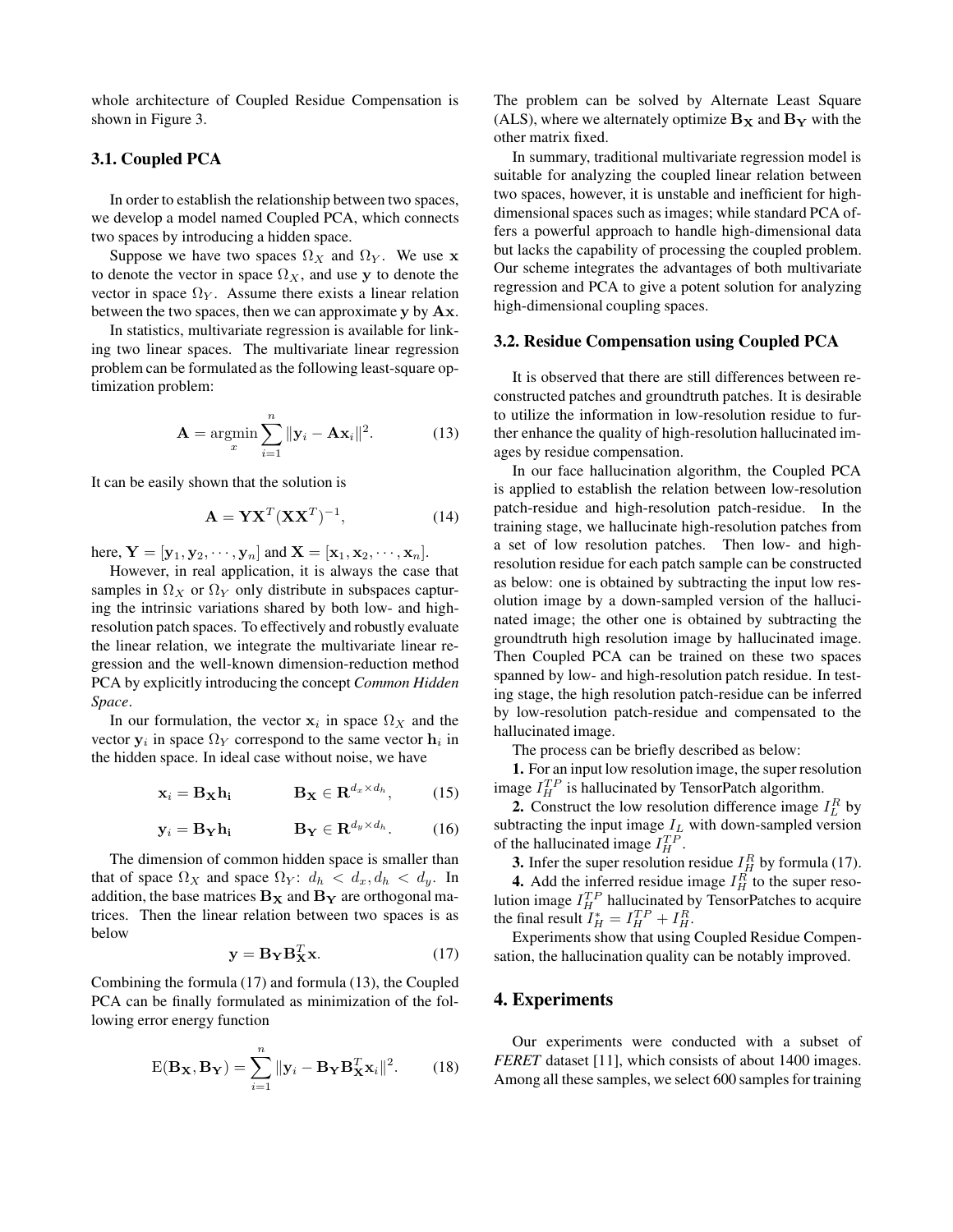

**Figure 4. The hallucinated results. (a) is the** low-resolution  $24 \times 32$  input. (b) is the TensorPatch hallucinating result  $\widehat{I^{TP}_H}.$  (c) is the final result  $I_H^* = I_H^{TP} + I_H^R$ . (d) is the original<br>high-resolution <sup>06</sup>  $\times$  <sup>198</sup> image **high-resolution**  $96 \times 128$  **image.** 

the TensorPatch model and another 600 samples for training the Coupled PCA for residue compensation. Other samples are for testing. As a necessary preamble steps, we perform geometric normalization by affine transform based on coordinates of eyes and mouth. After the transform, each image is cropped to a canonical  $96 \times 128$  grayscale image as the high resolution one. The corresponding low-resolution images are obtained by smoothing and down-sampling, which are  $24 \times 32$  images.

In our experiments, we first train the TensorPatch model. For each low resolution image, 682 overlapped patches are extracted by sliding a small  $3\times 3$  window pixel by pixel. For high resolution images,  $682$  12-by-12 patch are extracted as well. The patches in low resolution image and high resolution image are in one-to-one correspondence. The training process of TensorPatch model eventually gives two Tensor-Patches:  $\mathcal{TP}_L \in \mathbb{R}^{600 \times 682 \times 9}$  for low resolution images

and  $\mathcal{TP}_H \in \mathbf{R}^{600 \times 682 \times 144}$  for high resolution images.

In the testing stage of TensorPatch hallucination, each patch is hallucinated in analysis-by-synthesis manner. By a series of experiments, we choose  $m = 5$  and  $l = 9$  for  $K-NN$  schemes. That is, only the patches from the 5 nearest persons and in the same position or 8 neighboring overlapped positions are taken into account. And the number of iterations for each ALS procedure is set to 5. Our experiments show that such configuration on parameters yields the most satisfactory results.

Further, a second set containing 600 samples, which is disjoint from the training set for TensorPatches, is used for training the Coupled PCA for residue compensation.

The resultant images are shown in Figure 4. We can see that only the TensorPatches can produce good hallucinated results, and the coupled compensation stage further enhances the quality, which makes the final image approximate the groundtruth fairly well.

We compare our algorithm with other representative ones, including Cubic B-Spline, Baker's and Ce Liu's algorithms, in Figure 5. The quality of cubic B-Spline reconstruction is rather rough. Baker et al's method produces a blurred face with important features lost. Liu et al's method though can hallucinate a super-resolution image of acceptable quality, some subtle characteristics are blurred. Our method has advantages over others in terms of preserving both global structure and subtle details.

# **5. Conclusions**

We have shown that the face hallucination framework integrating TensorPatch model and Coupled Residue Compensation is capable of producing high quality superresolution images. Compared to other approaches, our method has the advantages in preserving global structure and local detail features by seamless incorporating multiple factors and constraints. Our experiments clearly show the efficacy of the new models.

## **Acknowledgement**

The authors thank Zhifeng Li for his constructive suggestion of applying Tensor algebra to the super-resolution problems. The work described in this paper was fully supported by grants from the Research Grants Council of the Hong Kong Special Administrative Region.

# **References**

- [1] S. Baker and T. Kanade, "Hallucinating Faces," in *Proc. of Inter. Conf. on Automatic Face and Gesture Recognition*, pp. 83-88, 2000.
- [2] S. Baker and T. Kanade, "Limits on Super-Resolution and How to Break them," *IEEE Trans. on PAMI*, Vol. 24, No. 9, pp. 1167-1183, 2002.